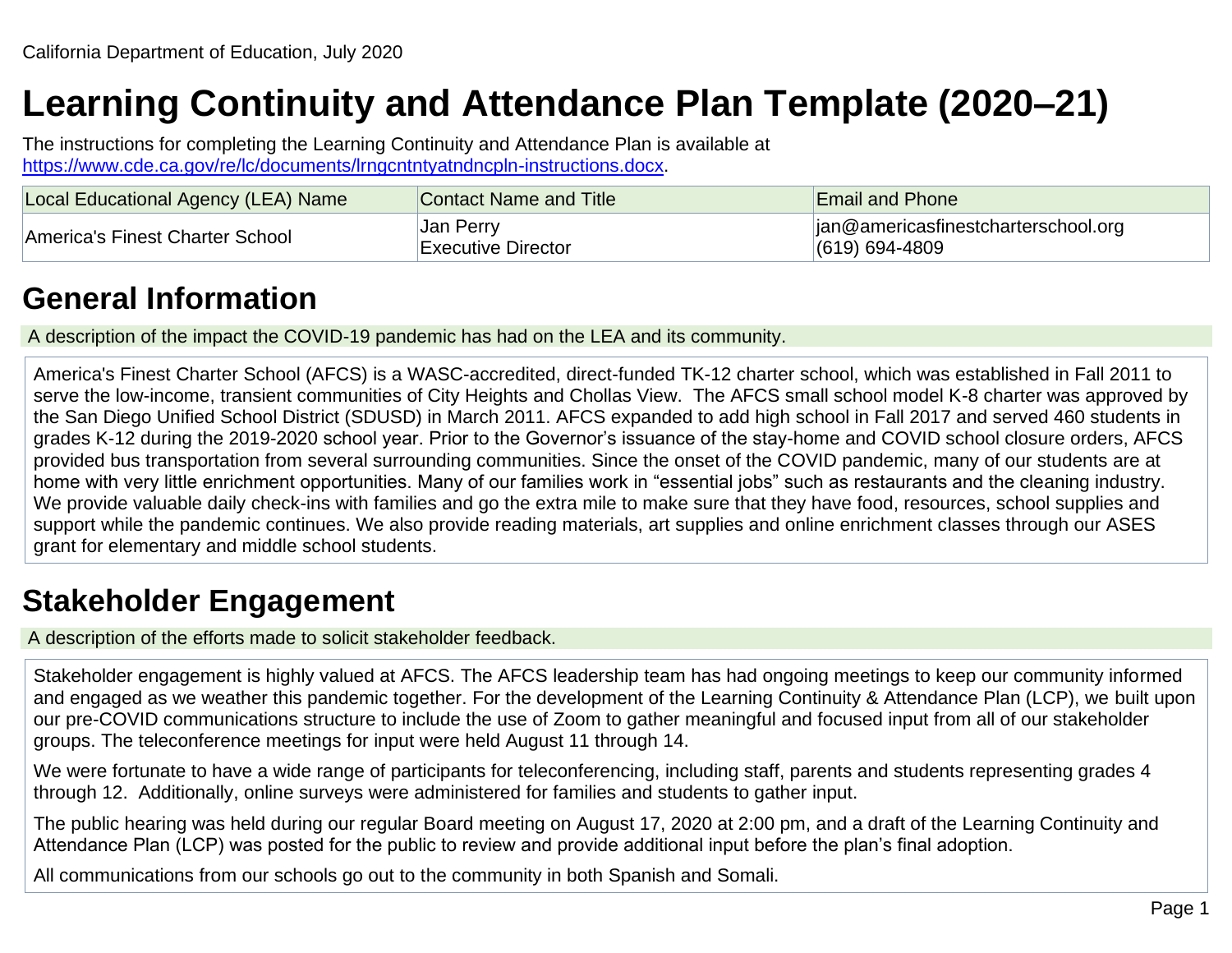#### A description of the options provided for remote participation in public meetings and public hearings.

All agendas are posted on our website 72 hours before the meeting with a link to the meeting via Google Docs. All meetings include a period for public comment.

A summary of the feedback provided by specific stakeholder groups.

August 11 and 12, K-8 certificated staff met to reflect on the spring 2020 distance learning experience, share challenges, best practice as well as develop strategic plans for the upcoming academic year.

All teachers agreed that effective communication with parents and students was the most challenging but most important part of the making distance learning successful. Teachers felt that the instructional time was limited and often cut short because of weak internet access and other barriers that come with being in the home, often time unmonitored was challenging for students as they learned and teachers as they taught. Hence, focused and strategic instructional programs are what teachers all expressed were important. Teachers and administrators will use multiple communication tools to share the same message: Emails, ClassDojo's, calls home, home visits, school website as well as FB posts to give ample reminders and updates to parents. Teachers all agreed that that parent involvement results in a higher student participation and engagement.

The instructional program must be focused and intentional. Teachers want a focused instructional time that is inclusive of: whole group, small group differentiated instruction, and one on one instructional time. Homework will be embedded in the instructional time with each teacher.

For Special Education students receiving additional support from our SPED team and other intervention itinerants, time will be spent to develop a schedule and effectively communicate to the students and their parents. Additionally, the teachers felt strongly that having a strong understanding of the students they are teaching is critical for both student and teacher. Teachers will be given time to thoroughly understand the make- up of their class. During the three-day Professional Development on August 19-21<sup>st</sup>, teachers will be provided with time to plan, develop their instructional program and develop their student profile using: student cumulative records, data, home visits and/or virtual home visits where they will gather information about home setting, answering questions like:

- Does the student have a device and internet access?
- Does the student have a desk to work?
- What's the best mode of communication for parents?
- Does the parent/ guardian speak another language?

This information will be shared with school administrators who will ensure the students have everything they need to have a successful distance learning experience. Individual buckets will be provided for every student either delivered by their teacher to their home or student and parents can come to school to pick up their school supplies the week before school begins.

The high school teaching staff met as a group on August 10 and August 11, 2020 and will be expecting students to complete work during class to ensure success. Homework will be given on a limited basis during Distance Learning. Teaching staff will meet once a week to discuss instructional strategies that are working with our students. Part of the high school schedule will be to include two homeroom times first thing in the morning to check on the social/emotional well-being of our students. Another aspect of the schedule will include small group time where our English learners (EL), students with disabilities (SWD), and all students across the continuum of learners will be served. The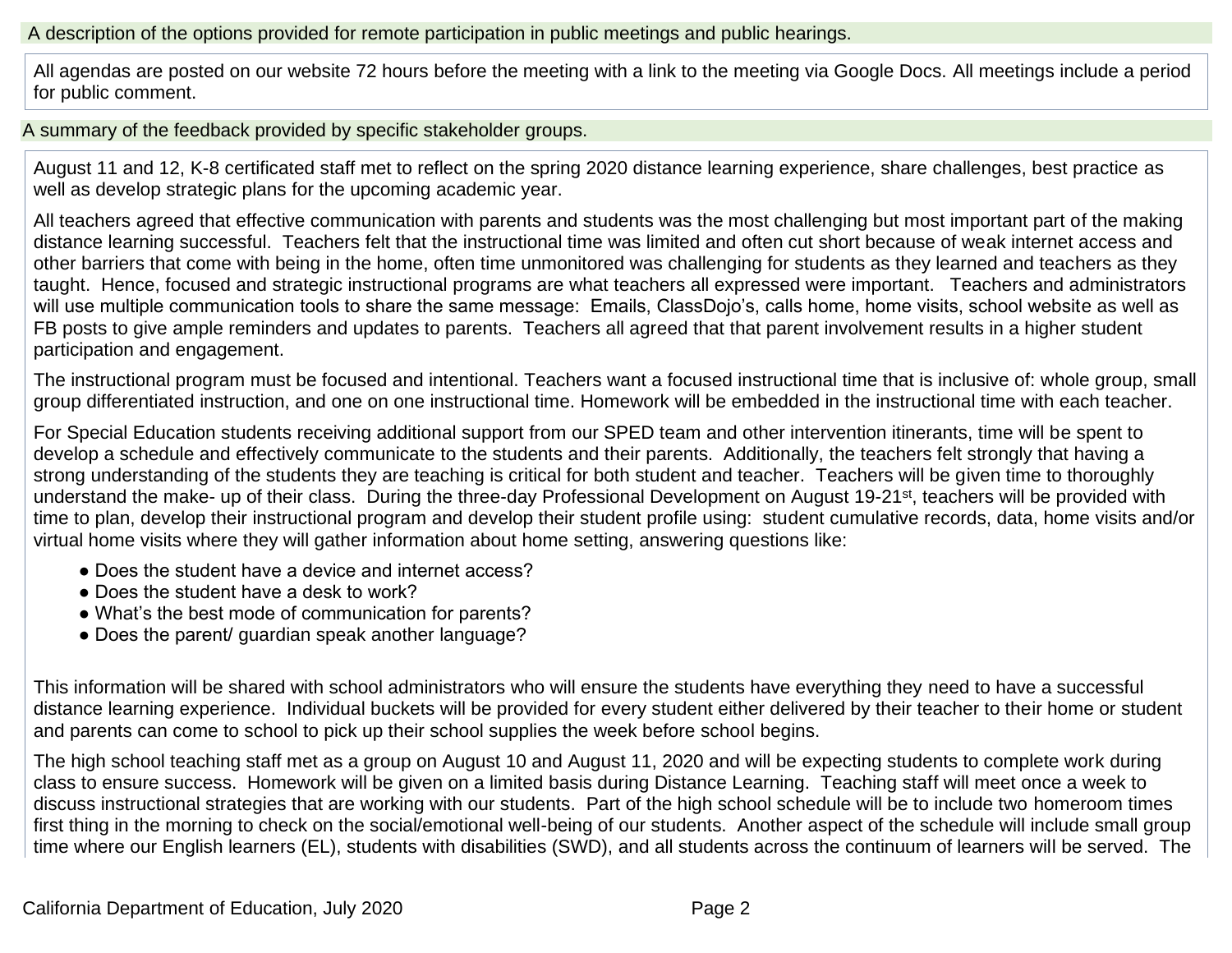high school agrees with insisting that students use their cameras during class and that attendance will be based on students participating in class. Students will be counted as either engaged or not engaged each class period. If students are not in class, parents will be immediately contacted by phone to be alerted to their student(s) absence, as well as a phone call at the end of the day if the parent or guardian has not contacted the school. Students who do not attend school and participate will make up time missed during the school week. California's Compulsory Education laws remain in effect; attendance rules and regulations will be followed. Parents/guardians will be expected to make every effort to make sure their student is in class each class period and that their student participates positively in class which includes eliminating distractions at the home.

On August 13, we had a virtual meeting with parents, community members and students.

We went over the LCAP plan and focused on 2 areas. What worked during distance learning from March until June and what needs to improve.

What worked:

- One-on-one time with teachers
- Teachers responded quickly to any concerts and communication was very good.
- Teachers made it easy for families to make comments through Class Dojo, emails and phone calls
- Students like having a break between classes to unwind.
- Some students felt that recorded lessons worked well for them.

What needs to improve:

- It is hard to concentrate and get organized. Some students would like a desk to work at.
- Students were not engaged. Many hid their faces. We will hold students accountable during synchronous instruction.
- Sometimes it was hard to hear. Headphones will be purchased.
- Students would like time to interact with their peers such as a lunch break that is supervised but unstructured.
- More purposeful small group instruction
- Most assignments need to be completed during class time.
- Families are interested in AFCS obtaining a waiver with the County Office of Public Health for students needing in school instruction.
- Some students will need hotspots for better internet connection.

#### A description of the aspects of the Learning Continuity and Attendance Plan that were influenced by specific stakeholder input.

Scheduling of day during distance learning has changed to include meal breaks, "social" activity/interaction during distance, and we have been providing materials (i.e. desks) to support families with establishing an environment conducive to learning.

Additionally, we have established a new communications plan to allow for more engagement opportunities with families. Based on stakeholder feedback, we will employ use of social media platforms, email blasts, newsletters, etc.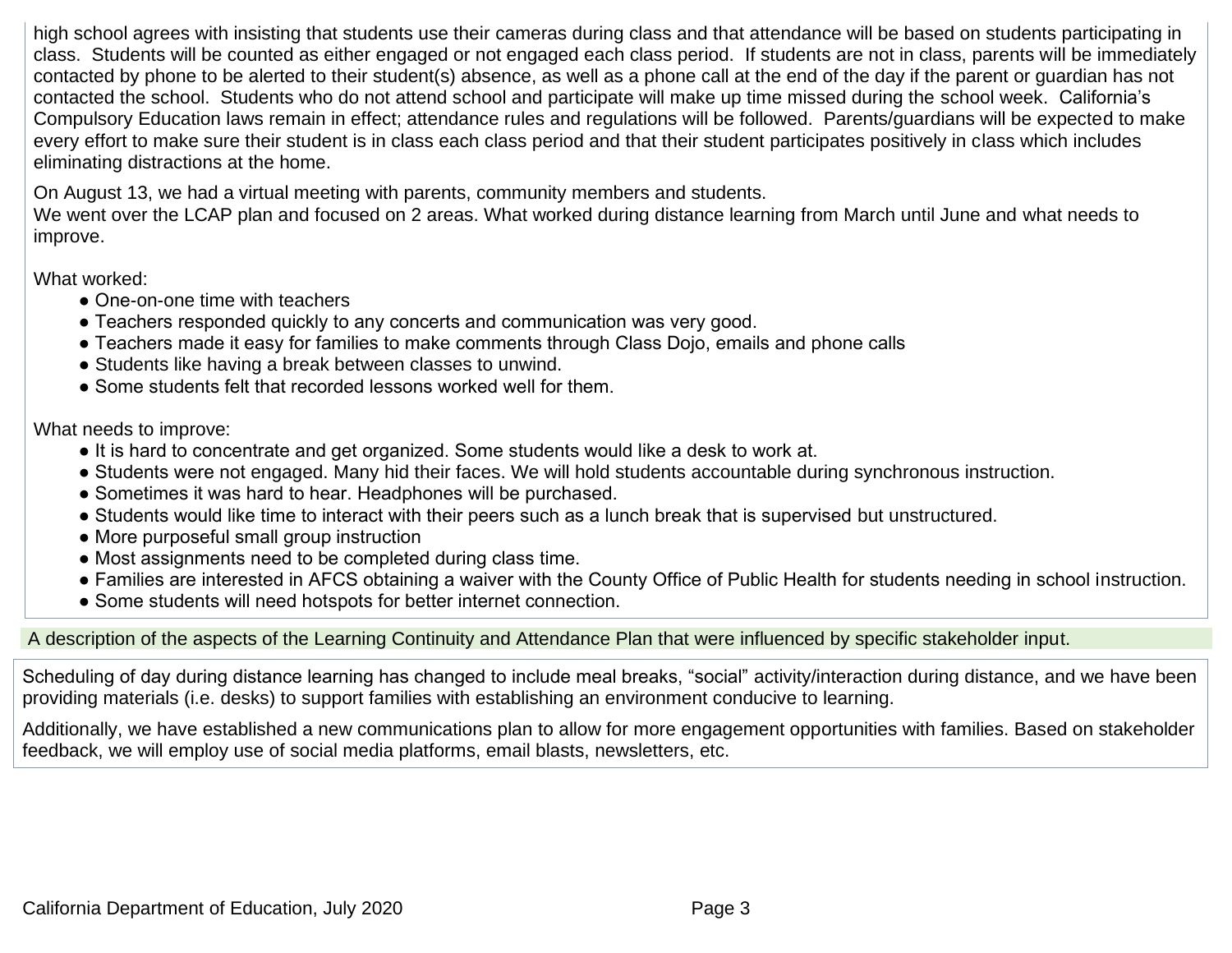## **Continuity of Learning**

### **In-Person Instructional Offerings**

A description of the actions the LEA will take to offer classroom-based instruction whenever possible, particularly for students who have experienced significant learning loss due to school closures in the 2019–2020 school year or are at a greater risk of experiencing learning loss due to future school closures.

We will be abiding by the State Superintendent's guidelines and the San Diego Public Health Office as to when we will reopen. Regardless of the mode of instruction, our teaching staff will be required to be available online for our students from 8:15 am to 4:00 pm during Distance Learning time. When we are permitted to reopen, families will be provided with a survey of two options: (1) in-person school learning, or (2) complete distance learning. As a small school, if 25% of our students selected distance learning (as our spring 2020 survey indicated), we will be able to conduct in-person learning making use of our outdoor campus space.

If parents choose distance learning as a mode for learning, we will encourage families to bring their children to school for 1:1 interventions in reading and in math if their child is in need of interventions or special education support. We would consider home visits for families that do not feel comfortable entering our campus.

The school has developed plans that describe the measures that will be used to maintain 6-feet between students, as practicable. If the school determines 6-feet cannot practically be maintained between students in one or more of the following settings, the plan also describes the reasons physical distancing is not practicable for each setting and describes the measures that will be used to maximize the space between students.

**Transportation Planning:** On school buses, students will be seated one per seat except for siblings. A trained staff member will monitor physical distancing and safety protocols at the bus stops in the morning, and during transit to/from the school site. Students will maintain appropriate physical distance while waiting for the bus. Every student will be checked for symptoms and temperature screening before entering the bus by the bus driver or staff member. Students will be asked how they are feeling and ask if anyone at their home is ill.

**Daily School Entry:** While students are entering campus and waiting for their first class to begin Every student will be checked for symptoms and temperature screening before entering the campus. Students will be asked how they are feeling and ask if anyone at their home is ill.

**Meal Periods:** During lunch, students will be clustered and eat in the classroom or lunch arbor with the cluster abiding by the social distancing guidelines. At the high school, students will be clustered into the same eating area and abide by social distancing guidelines.

During lunch recess: Each classroom will stay together, and equipment will be assigned to each classroom. After each use, it will be properly sanitized.

**Passing Periods:** During passing periods, all students will wear masks and abide by the social distance guidelines. The high school will use a staggered schedule for all passing periods and lunch periods.

**Classrooms and other instructional spaces:** Students will abide by the social distance guidelines to be kept 6 feet apart as practicable.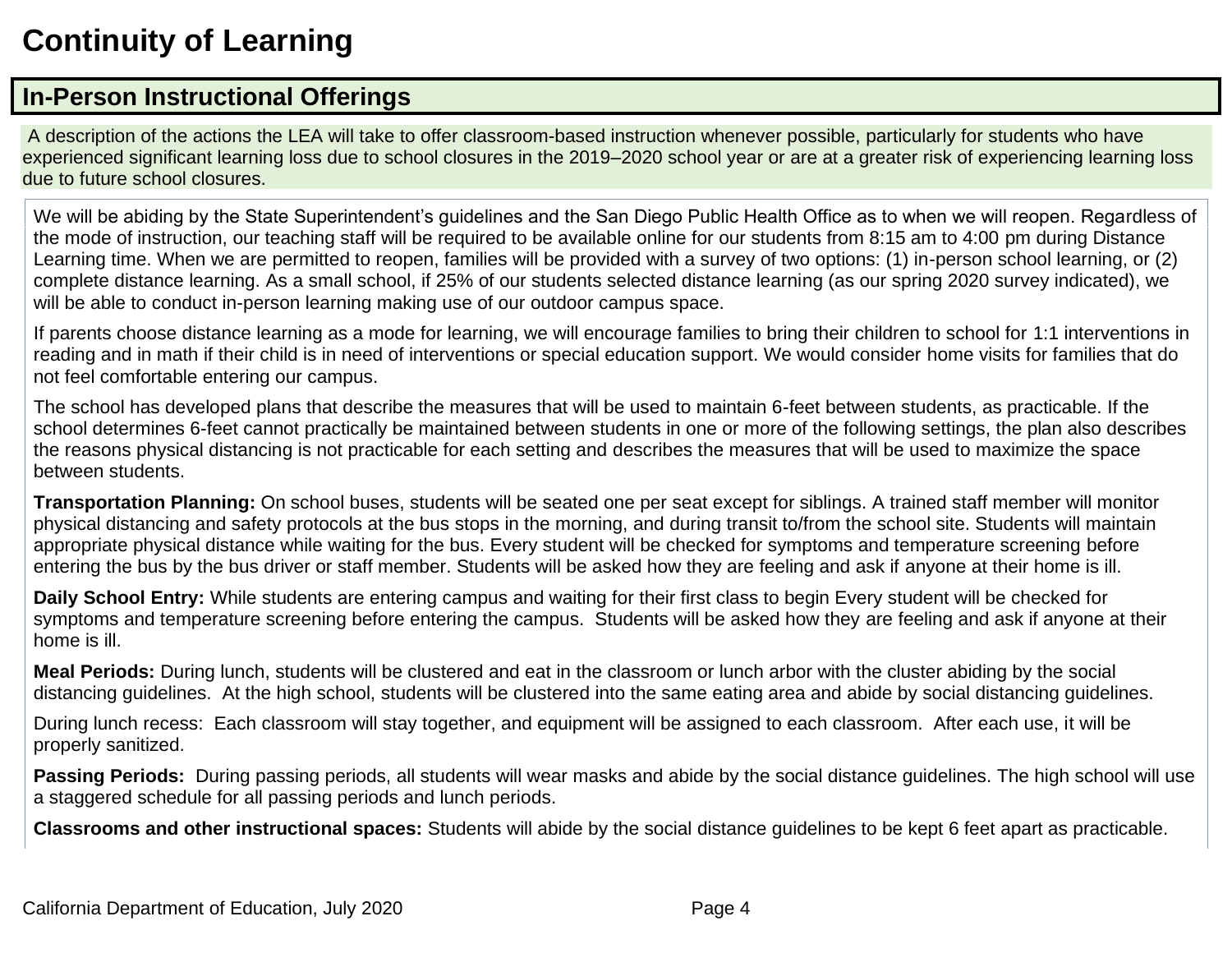We have purchased large easy-up tents and will set up outside learning with distancing and opportunities for students to get fresh air while learning. At the high school, these tents will be used for student overflow where there are not enough seats in a classroom and will be monitored by a staff member so that these students can participate in class remotely while still on campus.

**Restrooms:** Structured restroom breaks escorted by a staff member will be scheduled multiple times throughout the day to monitor student access to the restroom. The high school staff will not allow any more than one person out of the classroom at a time with a pass. Only two students will be allowed in a restroom at a time. There will be two hooks outside the bathroom for students to place their pass when they are using the restroom. This will indicate to two students whether or not they can enter the restroom. This procedure will be practiced when students return. A staff member will monitor restroom use and sanitize the restroom throughout the day.

**Dismissal:** While students are exiting the campus There will be two separate entrances and exits. K-3rd through the first exit and 4-8th in the second exit. Each gate will have a station for temperature check and monitoring COVID symptoms as well as mask checks. The ground will be marked for students to measure and abide by social distancing guidelines. The high school will use three doors at the front entrance where all students will enter for the day. They will all be screened before entering campus. There will be a tent out front for students to wait if they are not able to enter campus. Students on the south end of campus will exit at the end of the day at that west door and students on the north end of campus from the Social Studies room north will exit through the front entrance doors in an orderly manner.

**Before- /After-school Programs:** Our ASES program will be running as a distance learning program until we are able to physically return to campus. We created an 8-week "Adopt an Animal" program and a gaming program so that students will have academic enrichment that is fun and creative.

**Extracurricular and co-curricular programs**: All extracurricular and cocurricular programs are temporarily suspended.

#### **Daily Scheduling Considerations:**

The school's plan for scheduling students uses the following measures to the greatest extent practicable:

- a. **Stagger arrival and departure times and locations** as consistent as practicable as to minimize while students are exiting the campus There will be two separate entrances and exits. K-3rd through the first exit and 4-8th in the second exit. Each gate will have a station for temperature check and monitoring COVID symptoms as well as mask checks. The ground will be marked for students to measure and abide by social distancing guidelines. The school is able to accommodate the number of students at one time. There will be two entrances and two exits for the school to control the number of students entering and exiting. The high school will use two exits and one entrance with three doors to control the flow of traffic.
- b. **Designate routes for entry and exit**, using as many entrances as feasible. There will be two entrances and two exits for the school to control the number of students entering and exiting. At each entrance point, there will be a station to monitor COVID symptoms, temperature check as well as provide hand sanitizers prior to entering. One entry point with three doors for the high school. Two exits at the high school.

c. **Implement protocols to limit direct contact with others** as much as practicable. Markers will be painted on the ground based on the social distance guidelines to ensure social distancing is implemented. (student line up area, entrance to the classrooms, cafeteria, entrance and exit etc.). At the high school, we will have spaces stuck on the floor for students to remind them of keeping social distancing. Posters will be around the campus reminding students to wear their masks and to give each other space.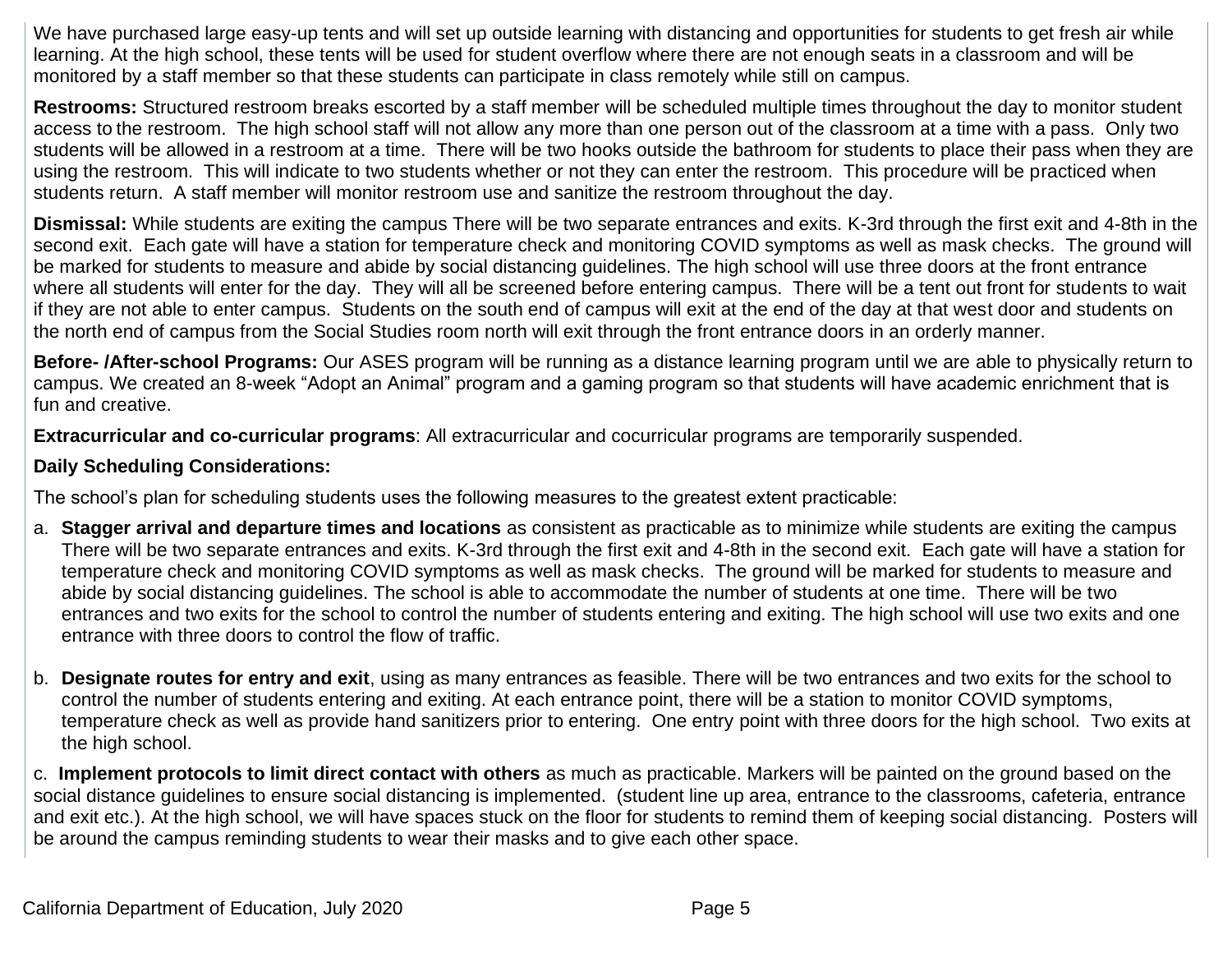The school's plan to limit student mixing uses the following measures to the greatest extent practicable:

a. **K-8 Cohorts:** Students at the K-8 will remain in the same classroom group and in groups. Keep the same students and teacher or staff with each group, to the greatest extent practicable. The high school has adopted a block schedule to minimize the movement of students during the day.

b. **Scheduling to Minimize Movement** of students and teachers or staff as much as practicable. For example, consider ways to keep teachers with one group of students for the whole day. Block schedule has been implemented at the high school.

c. Consider redesigning activities for smaller groups and rearranging furniture and play spaces to maintain separation. Single desks have been purchased to allow students to be socially distanced.

d. Staff should develop instructions for maximizing spacing and ways to minimize movement in both indoor and outdoor spaces that are easy for students to understand and are developmentally appropriate. Removed and stored round tables and replaced them with single desks to adhere to social distance guidelines. The principal will meet with each staff member to design a plan for each unique classroom based on the needs of the space before students return.

e. Implement procedures for turning in assignments to minimize contact. Most assignments will be assigned and returned electronically as well as individualized workbooks.

f. Minimize congregate movement through hallways as much as practicable. For example, establish more ways to enter and exit a campus, and staggered passing times when necessary or when students cannot stay in one room. Two K-8 designated entrances and two exits defined and marked. All students and staff are required to wear masks at all times.

The high school will require students to wear masks during passing periods as well as when students enter and exit the building. The entrance and exit procedures for the high school will be marked and practiced with students when they return.

g. Consider holding recess activities in separated areas designated by class. Lunch/Recess will be conducted by rotations and play areas scheduled with rotations. All areas will be properly sanitized after each rotation. High school will not have recess time but will have hangout sections of campus where the same cohort of students will gather while social distancing.

h. Limit the use of common use areas such as cafeterias, dining areas, libraries, and locker rooms where practicable. Alternatively, stagger use, properly space occupants and disinfect in between uses. K-8 campus will utilize the lunch arbor as the only common area for students which will be sectioned off by classroom and socially distanced.

Use of the high school auditorium will be limited to students working in small groups socially distancing and wearing masks that will be sanitized.

i. Serve meals in classrooms or outdoors instead of cafeterias or group dining rooms where practicable. Serve individually plated or bagged meals. Avoid sharing of foods and utensils and buffet or family-style meals. AFCS will be working with San Diego Unified School District's Food Service to serve grab and go meals daily.

j. Limit nonessential visitors, volunteers and activities involving other groups at the same time. The high school will not be allowing any visitors on campus at any time.

18. The school has developed plans to maximize space between seating and desks. Distance teacher and other staff desks at least six feet away from student desks. Consider ways to establish separation of students through other means if practicable, such as, six feet between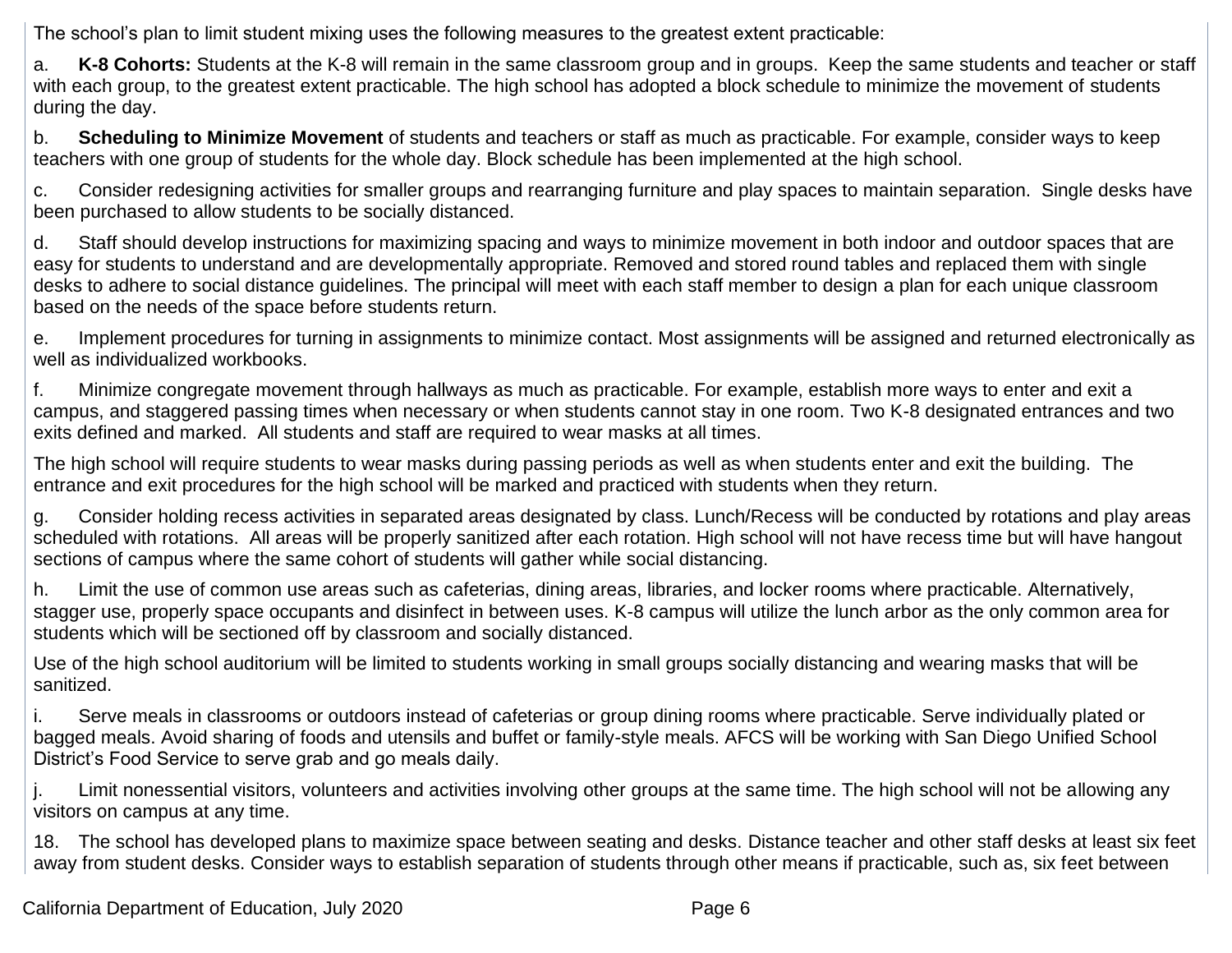desks, partitions between desks, markings on classroom floors to promote distancing or arranging desks in a way that minimizes face-to-face contact. The plans describe: AFCS has developed a plan that will follow the covid guidelines of social distancing by: removing all round tables to provide more space in the classroom, purchased plexiglass partitions, floor marked for students to abide by the social distance rules. Students will have their own desks. The principal will meet with each teacher to design a safe environment for that teacher's space. Teachers have mentioned wanting a plexiglass or plastic screen around their desks.

- a. How space will be maximized in
	- i. Classrooms
	- ii. School buses (between the driver and students)
	- iii. Other settings
- b. The criteria used to determine if other measures such as the installation of plexiglass or other barriers are necessary
- c. Situations in employees cannot maintain physical distancing with students and the protective measures that will be employed

The school has developed plans for sanitizing playground equipment between uses by instructional pods and during after school programs.

Keep each child's belongings separated and in individually labeled storage containers, cubbies, or areas. Belongings are taken home each day to be cleaned.

AFCS is a Title I School-wide Program school that supports all students: 95% free /or reduced lunch, and 55% English learners. We are a strong community of learners that strives to support every student. Listed below are supports that the school has already provided the students since the spring 2020 school closures and will continue to look for every avenue to expand that support to ensure learning continues in person or at home.

- Chrome books and hotspots were distributed to all students.
- Designated support staff repair and replace broken devices.
- Helpdesk support is available for staff and families.
- Google Meeting and Zoom meeting training for all staff.
- All curriculum has online components, so we were able to continue and move forward with instruction.
- Teachers meet weekly to plan lessons together with the director or high school principal.
- The director and high school principal visit all classrooms regularly, remotely and provide feedback.
- All teachers created and use Google Classrooms.
- Students are able to access lessons and assignments remotely.
- Weekly newsletters, student newsletters, Class Dojo, See Saw (Grade K-2) Google Classroom, phone calls and emails are ways that we communicate with students)
- Teachers have daily meeting times and small meeting times to support all students.
- We have a staff google classroom that houses all meeting notes, resources and tutorials.
- Special Education services and meetings have continued virtually. The Special Education team meets weekly to keep track of student progress.
- Counseling services have continued to be available virtually for students and/or families.

California Department of Education, July 2020 **Page 7** Page 7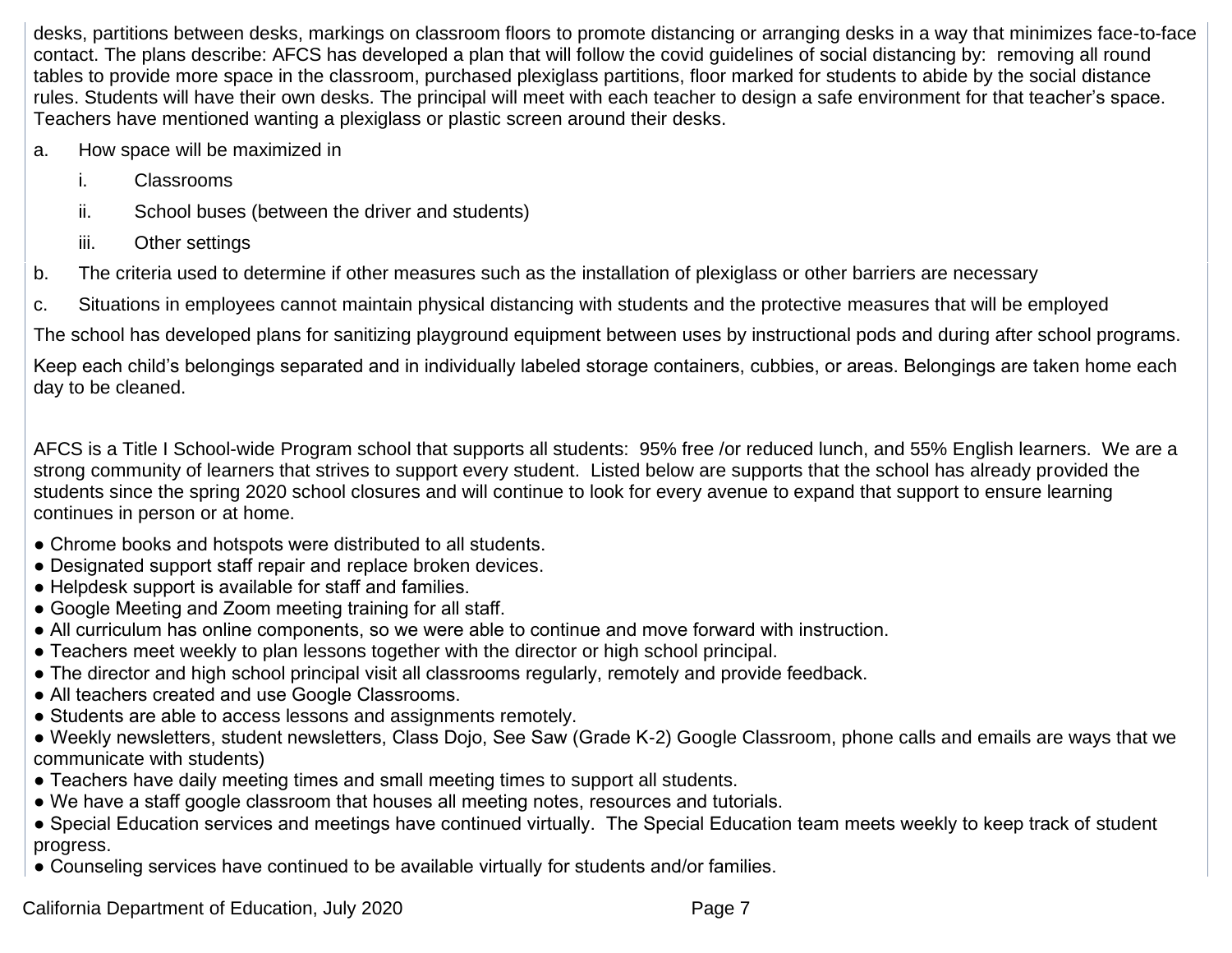- All staff were trained by the San Diego Office of Education on these topics:
	- 1. Advanced Features of Zoom
	- 2. 10 Tips to Make Distance Learning More Engaging
	- 3. Supporting Parents and Students in Staying Mentally & Emotionally Healthy at Home
	- 4. Utilizing Screencast-o-matic and Screencastify for Teaching and Communications
	- 5. Apply Hour: Our Favorite Mobile Apps and Web 2.0 Tools

● Our ASES and 21 Century teachers are preparing lessons to enrich our students. We have developed an 8-week program with the Children's Natures Retreat.

K-6 All Elementary School students will be focused on the core standards in English Language Arts and Math. All students will receive a four-hour instructional day which will be a combination of: whole group instruction, small group differentiated instruction by the certificated teacher with the support of an instructional aid shared by two teachers in each grade level. The teachers will use 90 minutes in the morning and 90 min in the afternoon to conference with students/parents and/or guardian to troubleshoot, connect with parents and students individually as well as answer questions that students and parents have about the instructional program, student engagement as well as check upon the social emotional wellbeing of students and parents. Teachers can use this time for teacher or grade level planning. All SPED support staff and all itinerant support staff assignments to our target population of students will use the morning and afternoon times to connect and communicate with their students' parents. Teachers will use the digital component of McGraw Hill's Wonders Curriculum and Eureka Math as their instructional program. The K-6 campus will use the Raz Kids to collect reading levels of all students, Math Whizz to collect foundational math skills and a cold write assessment created by Administrators to develop a based line data at the beginning of the school year.

7-8 The Middle School team will work as a team to develop a block schedule that will maximize time for students in the school wide instructional focus of Reading, Writing and Math. The Language Arts and Social Studies teachers will plan together to ensure that the standards taught in the ELA classroom will be reinforced by their Social Studies teacher using Social Studies curriculum. The Math and Science will have a block schedule as well. The Math teacher will teach a concept that will be infused and reinforced by the Science teacher through the curriculum alignment to focus on the math concepts being taught. Similar to the K-6 teachers, they will use the Raz Kids to identify students' reading level as well as Math Whizz to identify their math level and a cold write for all MS students to create baseline data for our students.

9-12 - The high school will be focusing on the four core areas during the time of distance learning. We will have students take a typing class their freshman year which will include professional usage of email and other communications. Our International Studies program classes will be using online materials to continue their pathway. World Religions for Sophomores and Social Problems: A Global Crisis for Juniors and Seniors will be utilized. Our first goal will be to make sure each of our students becomes an outstanding online learner. New student expectations will be to always have your camera on, respond in a positive way to the instructor and with classmates, attend class the whole time without interruptions, and complete an assignment in class to ensure learning has taken place. Our Engineering program will continue forward as many of the components of the PLTW program are already online. Global competency will be expected to be a part of our teacher's lessons and plans and an emphasis on connecting the material to our student's daily lives will be expected. A block schedule of 75-minute classes will be implemented with homeroom time and small group instruction as part of the schedule. Homeroom will be used to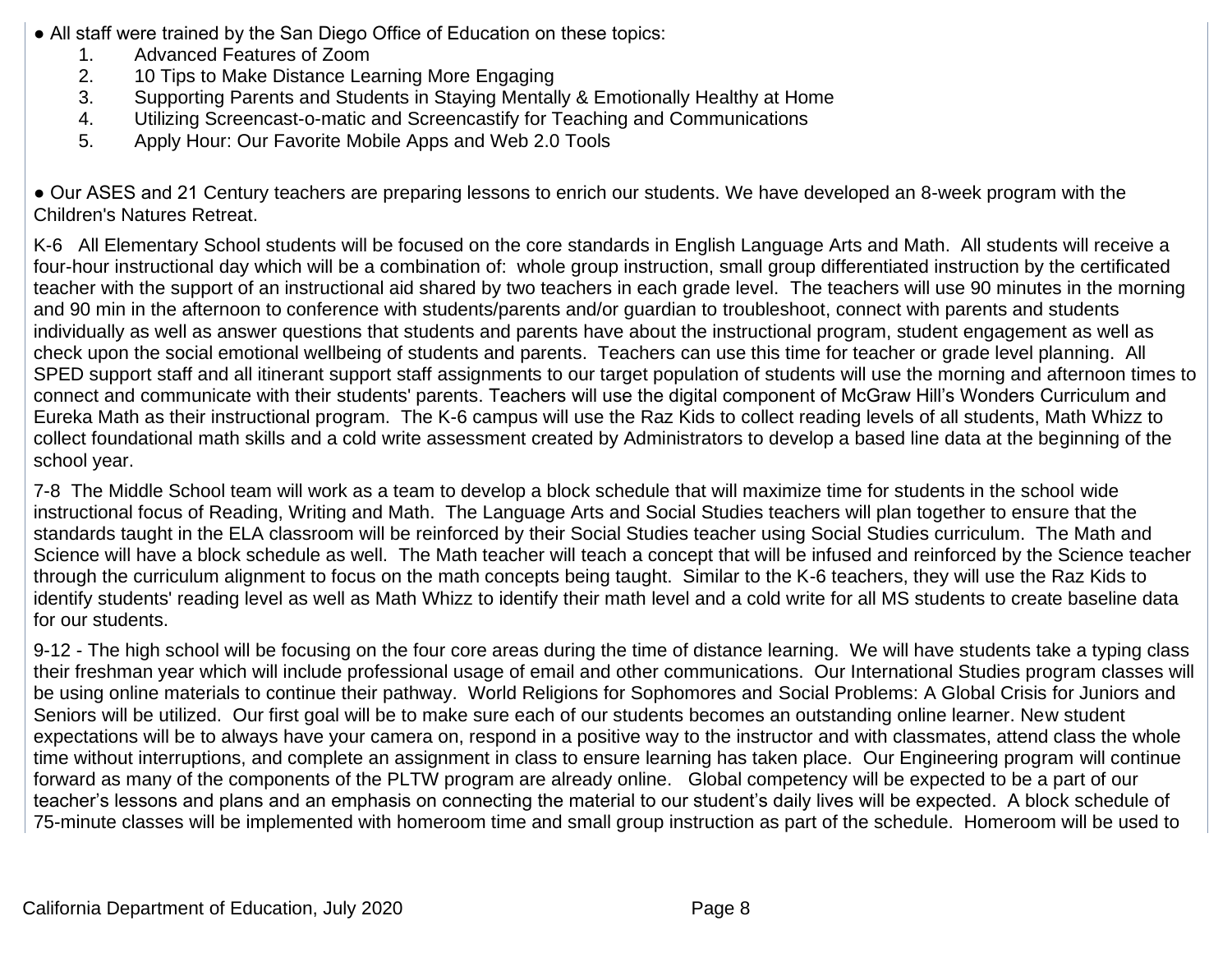be a social/emotional check in with our students and for homework assistance. The small group time will be a scheduled time for Special Education students and English Language Learners to work with the Resource Room instructor or other aides.

#### **Actions Related to In-Person Instructional Offerings**

| Description                                                                                                                                                                                                                                                                                                                                                                                                                    | <b>Total Funds</b> | Contributing |
|--------------------------------------------------------------------------------------------------------------------------------------------------------------------------------------------------------------------------------------------------------------------------------------------------------------------------------------------------------------------------------------------------------------------------------|--------------------|--------------|
| 1.01 Custodial Health and Safety Supplies; Personal Protective Equipment & Health Equipment: AF<br>purchase of cleaning supplies for use by janitorial staff to ensure physical plant and classrooms. Purchase of<br>sufficient PPE to provide to all staff and students as required by the California Department of Health. This<br>includes the purchase of non-touch thermometers, shields, masks, disinfectants, etc. [CR] | \$35,500.00        | Y            |
| 1.02 Additional Custodial Support: AF will add 1 part-time custodial staff to augment current 1 fulltime/ 1<br>part-time to support implementation of daily cleaning protocols [CR]                                                                                                                                                                                                                                            | \$23,850.00        | Y            |
| 1.03 Health Support Staff: Addition of 1 part-time staff to provide daily health screenings including<br>temperature checks and monitoring of safety protocols [ESSER]                                                                                                                                                                                                                                                         | \$18,450.00        | Υ            |
| 1.04 Sufficient Individual Student Learning Supplies: Classroom materials for dedicated single-student use<br>(i.e. scissors, pencils, pens, folders, binders, markers, colored pencils, calculators) for in-person and<br>distance learning settings. [CR]                                                                                                                                                                    | \$40,000.00        | Y            |
| <b>1.05 Water stations:</b> Purchase, installation and maintenance of four water filling stations [CR]                                                                                                                                                                                                                                                                                                                         | \$5,700.00         | N.           |
| 1.06 Mobile Instructional Furniture: Mobile whiteboards to support decreased class sizes and purchase of<br>additional furniture to meet requirements for physical distancing within classrooms (i.e. desks) [CR]                                                                                                                                                                                                              | \$20,000.00        | N            |
| 1.07 Transportation Program: 1 additional part-time bus driver to the existing 1 full-time driver to create safe<br>transport to/from school with fewer pupils; 2 part-time bus driver assistants (1 per bus); fuel costs; maintenance<br>of buses [CR]                                                                                                                                                                        | \$48,000.00        | Υ            |
| 1.08 Foster & Homeless Bus Passes [CR]                                                                                                                                                                                                                                                                                                                                                                                         | \$8,000.00         | Y            |
| 1.09 Uniforms [General Funds]                                                                                                                                                                                                                                                                                                                                                                                                  | \$9,500.00         | Υ            |

### **Distance Learning Program**

### **Continuity of Instruction**

A description of how the LEA will provide continuity of instruction during the school year to ensure pupils have access to a full curriculum of substantially similar quality regardless of the method of delivery, including the LEA's plan for curriculum and instructional resources that will ensure instructional continuity for pupils if a transition between in-person instruction and distance learning is necessary.

The staff will develop an instructional plan at each grade level to meet the California State Standards. All learning materials will be available online and all students will be able to respond electronically to their teacher to assure understanding of material. The instructional plan will include direct instruction, opportunities for small group instruction as well as proof from the students that they have an understanding of what they have learned. English Language and Special Education students will have all support necessary to be successful in school with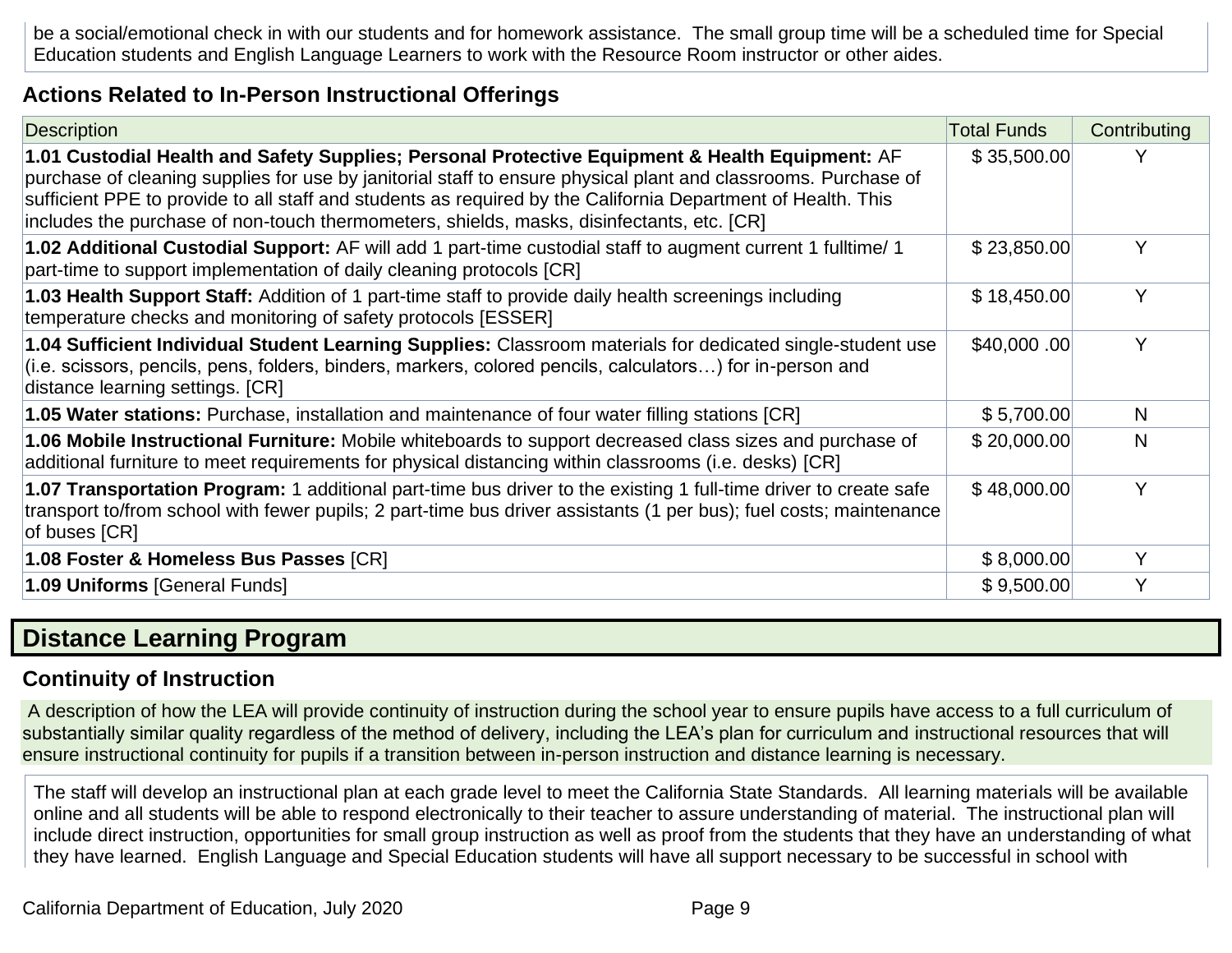assigned time given to meet their needs. Aides will be assigned at each grade level to assist the teacher in each classroom to assure that students are attending class and are participating in class effectively.

#### **Access to Devices and Connectivity**

A description of how the LEA will ensure access to devices and connectivity for all pupils to support distance learning.

AFCS will assure that all students have Chromebooks and internet connectivity at home by calling families and making a home visit. CharterTech Services will continue to service all Chromebooks and support staff in providing excellent online lessons for all students.

Our goal is for students to have a chrome at home and one at school once students return. Hot spots will be given to any family that does not have internet connection.

### **Pupil Participation and Progress**

A description of how the LEA will assess pupil progress through live contacts and synchronous instructional minutes, and a description of how the LEA will measure participation and time value of pupil work.

All students will be assessed virtually in reading and in math during the first week of school so that teachers can differentiate instruction.

Students will be expected to attend all classes unless a parent or guardian has excused them for the day. Teachers will take attendance each class period. Staff will follow up with all students who do not come to class virtually. Students will be responding in a variety of ways to their teacher online as well as working in small groups with aides and their classmates. Student work will be monitored and assessed throughout each lesson during live contact with the teacher as well as with each student. Teachers will support students in completing the work. All students need to be present and to use their cameras while in the virtual classroom, homeroom and small group/individual support sessions.

#### **Distance Learning Professional Development**

A description of the professional development and resources that will be provided to staff to support the distance learning program, including technological support.

Google Meeting and Zoom meeting training for all staff.

All staff are being trained by the San Diego Office of Ed on these topics:

- 1. Advanced Features of Zoom
- 2. 10 Tips to Make Distance Learning More Engaging
- 3. Supporting Parents and Students in Staying Mentally & Emotionally Healthy at Home
- 4. Utilizing Screencast-o-matic and Screencastify for Teaching and Communications
- 5. Apply Hour: Our Favorite Mobile Apps and Web 2.0 Tools

Training in our new SIS - Aeries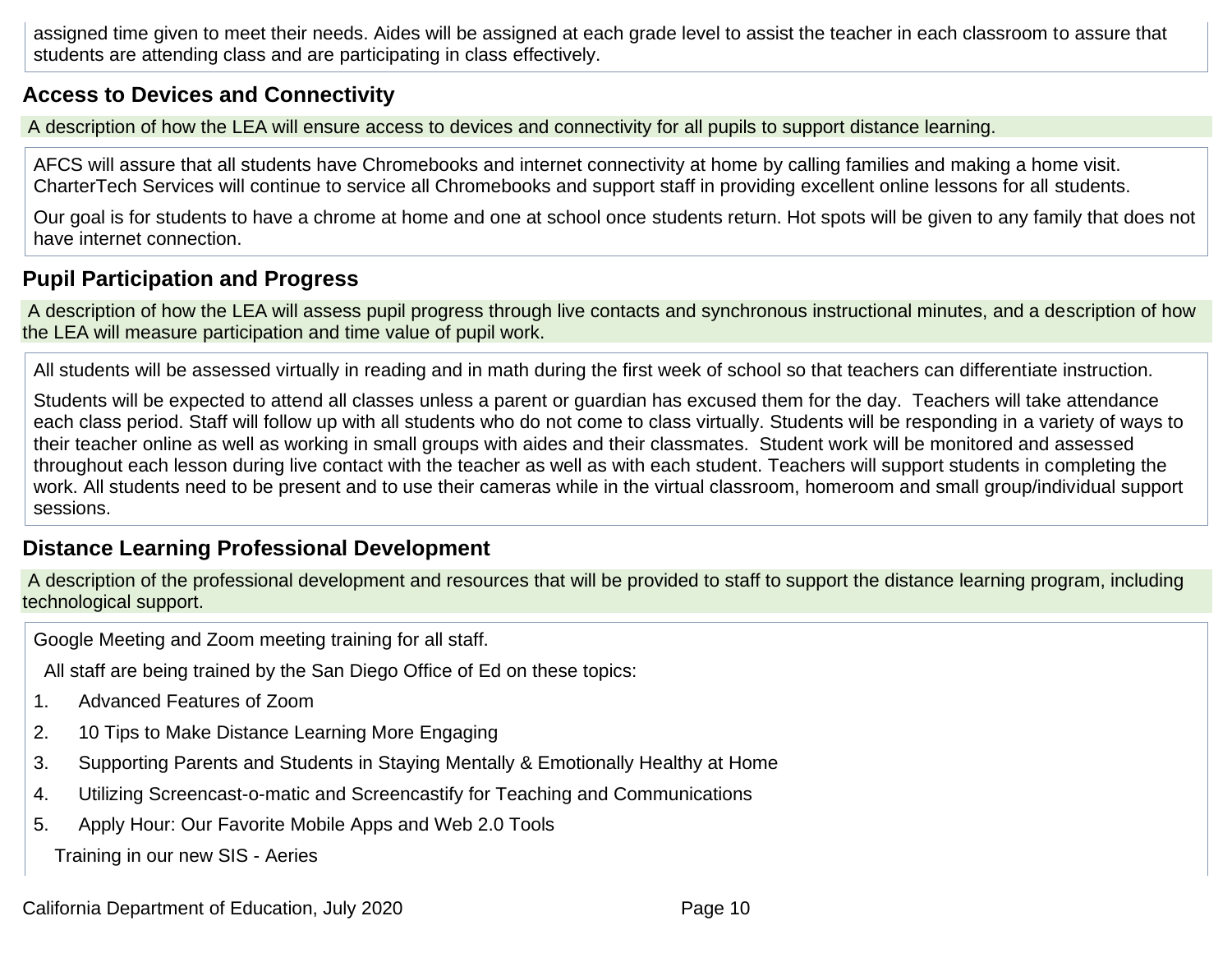AP Training for affected staff at the high school.

Single Sign on

Eureka In Sync

How to do a home visit

Accurate assessments to differentiate instruction

Training for staff and students in Google Tools and Typing

All teachers and staff will be using online classroom meetings and homeroom time to do wellness checks with students. Counselors will be checking online individually and in small groups to check in on the social/emotional wellness of all students.

### **Staff Roles and Responsibilities**

A description of the new roles and responsibilities of affected staff as a result of COVID-19.

Staff will be expected to be part of the team that keeps the campus clean and sanitized. Wipes and hand sanitizer will be in each room of the campus. Staff will assist with keeping temperatures of other staff and students as well as reminding others to follow social distancing and wearing masks. Staff will be expected to have a professional learning space online either at home or on campus. Teachers are to invite administration to all Google classrooms. Parent letters and class syllabi need to be submitted to administration by August 21.

Staff will assist in distribution of all classroom material as well as lunches to families that need them.

### **Supports for Pupils with Unique Needs**

A description of the additional supports the LEA will provide during distance learning to assist pupils with unique needs, including English learners, pupils with exceptional needs served across the full continuum of placements, pupils in foster care, and pupils who are experiencing homelessness.

English Learners are provided Designated and Integrated Support. Our specialized teachers are working with students in small groups to provide English Learner Support. They also help students complete assignments in small groups and individually. Our staff support families by translating for teachers and to make sure parents are aware of school wide announcements. All of our items are translated into Spanish, our most dominant language. Our school messenger system translates messages in Spanish Vietnamese and Somalian. Foster Youth Families are followed up specially by our site Homeless/Foster Youth Parent Liaison. All students are provided with chrome books and hot spots if needed. Social Workers for our foster youth have been in regular contact with our Parent Liaison. We have provided classroom materials, food, books, art supplies, new clothing, toilet paper, paper towels and toiletries to all of our families at a drive through event on May 6. We also put available resources throughout the county such as food drives and food delivery on our FB page website and through school messenger.

Academic support for rigorous learning and professional learning for teachers in English Language Development are two of the main ways we are working to meet the needs of students who are English learners. We are working to ensure a high-quality academic program for students who are English learners by continuing to refine the program which includes: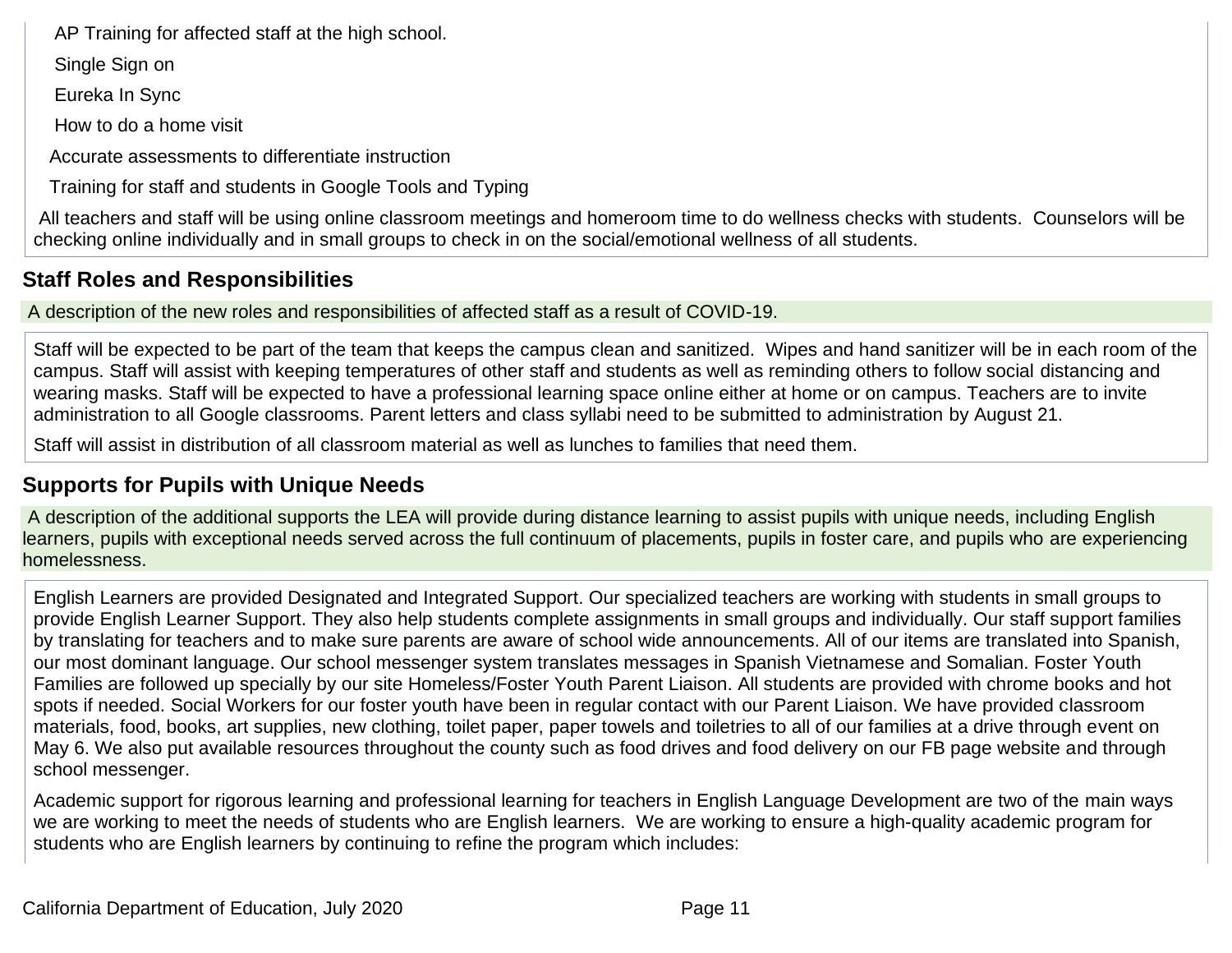- Designated and Integrated ELD support
- Professional Development in understanding and differentiating instruction based on the specific needs of students who are newcomers, students who are English learners, and students at-risk of becoming long-term English learners
- Appropriately assessing in-coming students who are English Learners and LTELs to ensure best placement
- Teacher assessments of students in class to inform instructional decisions.
- Monitoring students who are reclassified fluent English proficient.
- Stakeholder voice in program design and implementation.
- Training on strategies for addressing the language and academic needs of students who are English learners.
- Providing accessibility and the cost of AP testing materials.

For our foster youth students, we have targeted actions aimed at ensuring a high-quality program that supports the student's academic, social and emotional, personal and career and college development needs. Our program includes:

- Immediate enrollment and placement in appropriate courses.
- Ensures wrap around services for each and every foster youth.
- Monitors the enrollment and placement of classes.

All staff members will be involved with visiting each student's home to make sure they have everything they need to be successful in online learning.

#### **Actions Related to the Distance Learning Program**

| Description                                                                                                                                                                                                                                    | <b>Total Funds</b> | Contributing |
|------------------------------------------------------------------------------------------------------------------------------------------------------------------------------------------------------------------------------------------------|--------------------|--------------|
| 2.01 Technology: Purchase of additional laptops to provide dedicated device to each student for use during in-<br>person and distance learning settings; T-Mobile Wi-Fi hotspots for use at home (additional monthly costs<br>associated) [CR] | \$120,000.00       |              |
| 2.02 Staff Professional Development: Online RazzKids, math and reading iXL, math course training, and the<br>Edgenuity courses in high school [CR]                                                                                             | \$10,000.00        | Y            |
| 2.03 Certificated Salaries: 40 full-time teachers [General];                                                                                                                                                                                   | \$2,431,000.00     | N            |
| 2.04 Itinerant Support: 3 Part-time itinerant teachers/administrators working with students to provide<br>interventions in English and math [ESSER]                                                                                            | \$69,000.00        | $\checkmark$ |
| 2.05 Classified Salaries: Bilingual office staff, custodian, EL support, [General]                                                                                                                                                             | \$933,000.00       |              |
| 2.06 Technology Support Staff: Contract with 3rd-party IT; high school SIS and master schedule support<br>  <b>CR</b>                                                                                                                          | \$70,000.00        | v            |
| 2.07 Supports for English Learners: Additional tutoring and small group support [CR]                                                                                                                                                           | \$62,916.00        |              |
| 2.08 Supports for Foster Youth & Students Experiencing Homelessness: Homeless and Foster Liaison<br>[CR]                                                                                                                                       | \$3,000.00         | v            |
| 2.09 Increase support staffing for Special Education Program: Increased certificated staff [CR]                                                                                                                                                | \$62,916.00        |              |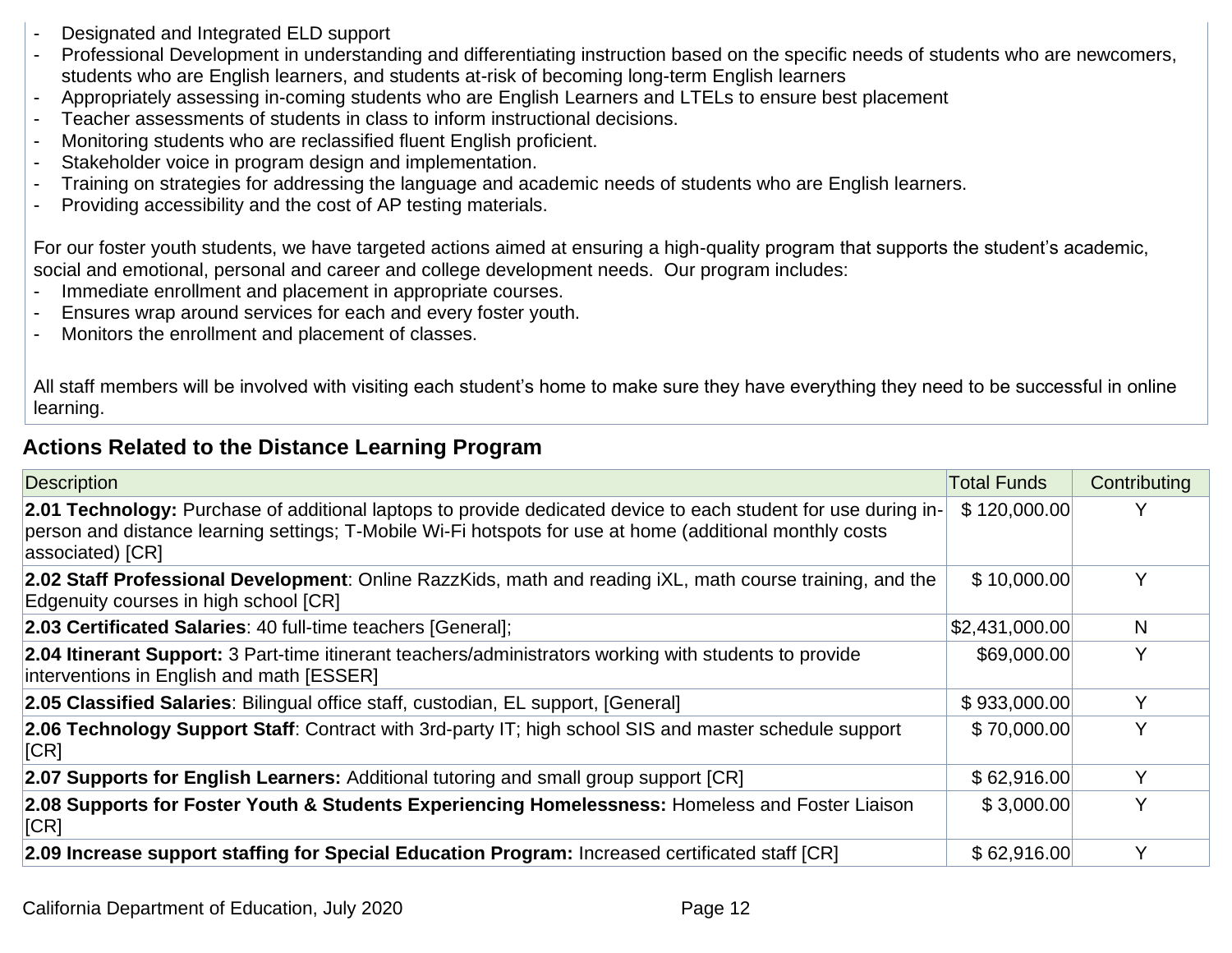### **Pupil Learning Loss**

A description of how the LEA will address pupil learning loss that results from COVID-19 during the 2019–2020 and 2020–21 school years, including how the LEA will assess pupils to measure learning status, particularly in the areas of English language arts, English language development, and mathematics.

- All students will be assessed virtually in reading and in math during the first week of school so that teachers can differentiate instruction.
- There will be blocks of time throughout the week to work with students individually and in small groups.
- Use of Math Whizz and Reading A-Z and Kindergarten Assessment ESGI Educational Software for Guiding Instruction, to assess students and find out what level there are at in K-8
- In high school, we will use Math iXL and Reading iXL to measure and monitor the learning levels of each student. These measures will be used throughout the year to measure progress in math and reading. Selected students will receive additional tutoring.
- The high school English department will be assessing the students throughout the year to measure their reading level and comprehension. The English department will also be studying new materials this year to more closely align with the state standards.
- SST process to monitor and adjust our instruction to the individual needs of the students.
- Winter Intersession Intensive one week reading and math tutorial.
- Scaling Reading a program through AARP to tutor individual students.

### **Pupil Learning Loss Strategies**

A description of the actions and strategies the LEA will use to address learning loss and accelerate learning progress for pupils, as needed, including how these strategies differ for pupils who are English learners; low-income; foster youth; pupils with exceptional needs; and pupils experiencing homelessness.

● Addressing learning loss or accelerating progress to close learning gaps through the implementation, expansion, or enhancement of learning supports that begin before the start of the school year and the continuation of intensive instruction and supports into the school year. Before the school year starts teachers will meet with all families either virtually or in person with distance. Students will be given materials and supplies that are needed to actively participate in learning. Desks will be provided for students that need a learning space.

• Extending the instructional school year by making adjustments to the academic calendar, increasing the number of instructional minutes provided during each week or school day, or taking any other action that increases the amount of instructional time or services provided to pupils based on their learning needs. We will provide intersession during Winter Break for 2 weeks to support students that are in need of intensive, targeted instruction.

● Providing additional academic services for pupils, such as diagnostic assessments of pupil learning needs, intensive instruction for addressing gaps in core academic skills, additional instructional materials or supports, or devices or connectivity for the provision of inclassroom and distance learning. Intensive instruction will be provided in the afternoons and every Friday. SIPPS, Additional Special Ed. Additional Primary Support teacher for reading

• Providing integrated pupil supports to address other barriers to learning, such as the provision of health, counseling, or mental health services, professional development opportunities to help teachers and parents support pupils in distance-learning contexts, access to school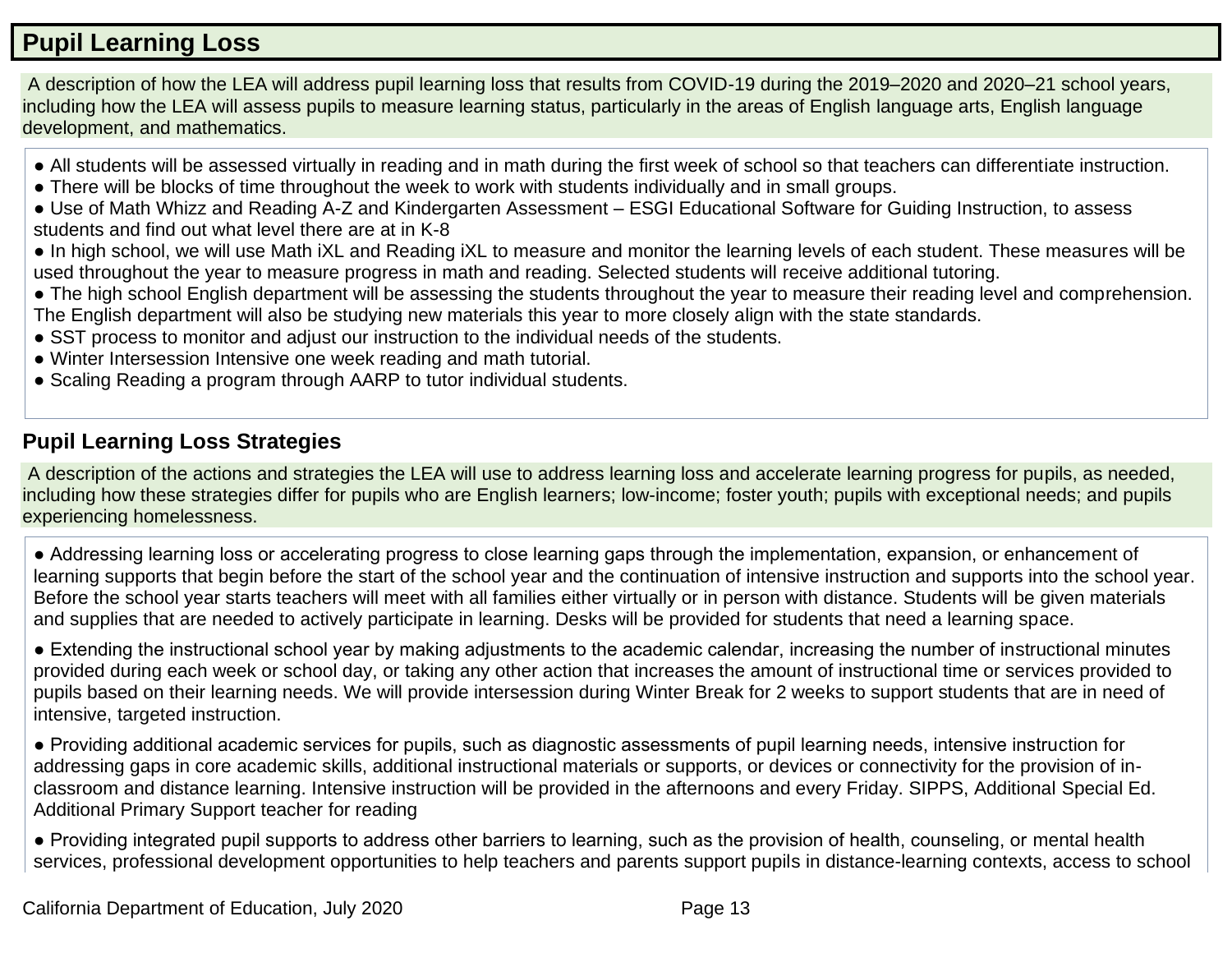breakfast and lunch programs, or programs to address pupil trauma and social-emotional learning. School Psychologist, School Counselors and Say San Diego will develop a plan for mental health services to students and families in need.

#### **Effectiveness of Implemented Pupil Learning Loss Strategies**

A description of how the effectiveness of the services or supports provided to address learning loss will be measured.

Pre and Post Assessment for the Intersession program over Winter Break.

K-8 school will use Learning A-Z to assess reading levels of all students, Math Whizz for math and a grade level specific writing assessment

The high school will use Math iXL and Reading iXL to track levels of progress.

Attendance of students participating in the program.

Survey of students before and after intersession.

Pre- and Post-Assessments in English and mathematics

### **Actions to Address Pupil Learning Loss**

| Description                                                                                                                                                                                                                 | <b>Total Funds</b> | Contributing |
|-----------------------------------------------------------------------------------------------------------------------------------------------------------------------------------------------------------------------------|--------------------|--------------|
| 3.01 Winter Intersession Staffing: High school teachers and instructional aides, and supervising<br>administrator provide credit recovery opportunities to ensure students remain on-track for graduation. [GF Prop<br> 981 | \$28,000.00        |              |
| 3.02 Intervention Materials (ancillary adaptive learning applications): Order of additional materials to<br>support students [CR]                                                                                           | \$35,000.00        |              |
| 3.03 Elementary/Middle School After School Tutoring (21 Century Grant K-8): Education supports for K-8<br>[ASES]                                                                                                            | \$12,000.00        |              |
| 3.04 After School Tutoring (High School): Certificated/classified staff tutoring program [GF prop 98]                                                                                                                       | \$20,000.00        |              |
| 3.05 Math & Reading Tutors (High School): Math/reading additional instruction during the instructional day<br>  <b>ICR</b>                                                                                                  | \$45,000.00        | $\checkmark$ |
| 3.06 Parent Education on College Preparedness: Additional support for our Juniors and Seniors families,<br>application process, parent meetings, meetings with colleges after hours [ESSER].                                | \$20,000.00        |              |

## **Mental Health and Social and Emotional Well-Being**

A description of how the LEA will monitor and support mental health and social and emotional well-being of pupils and staff during the school year, including the professional development and resources that will be provided to pupils and staff to address trauma and other impacts of COVID-19 on the school community.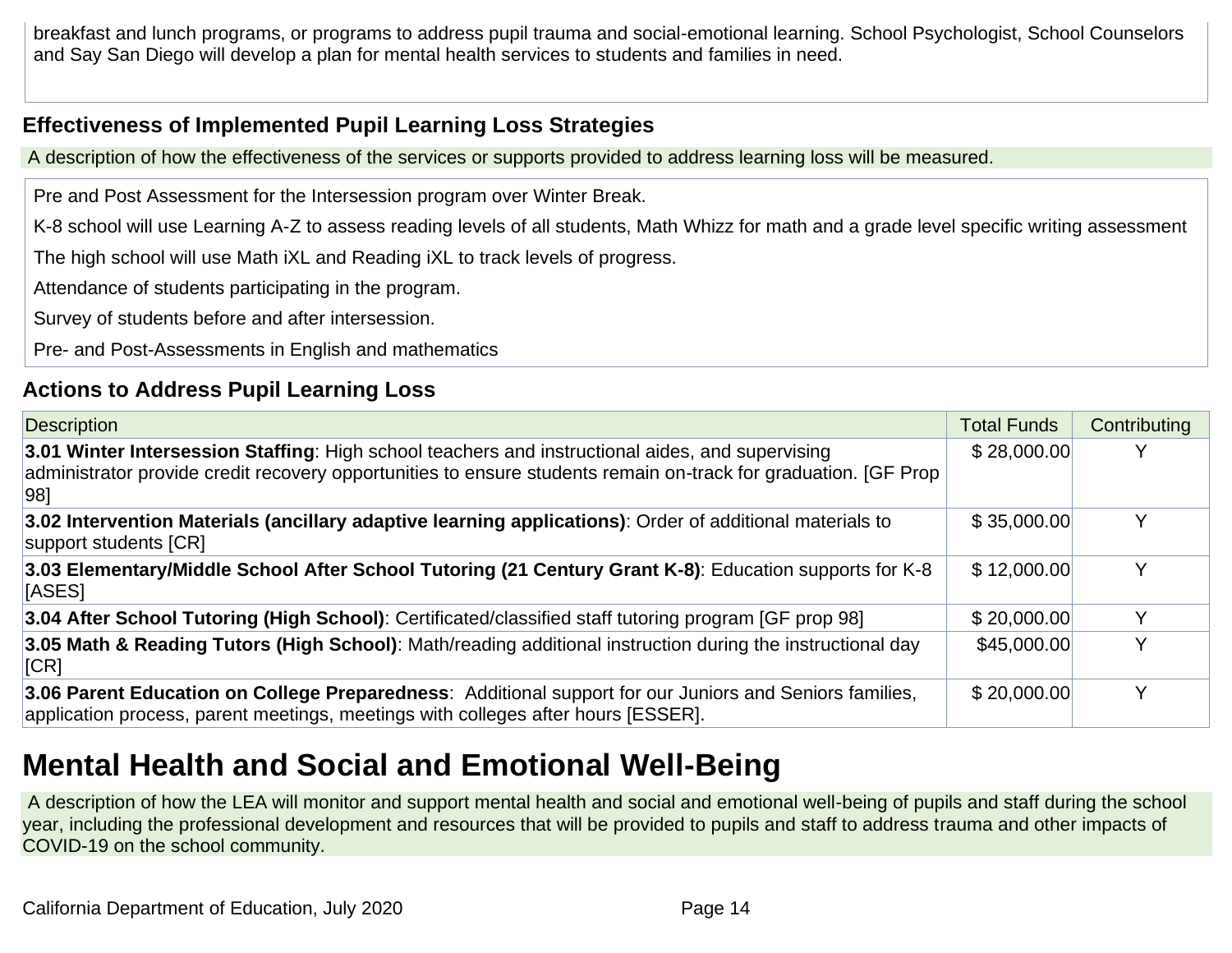Social Advocates for Youth (SAY) San Diego supports AFCS in all areas of Mental and Emotional Well-being.

AFCS has a school psychologist on staff as well as counselors at both the elementary school and the high school.

Homeroom time at the high school will be utilized as a social/emotional wellness check time. Staff will be reminded regularly to check on their student's well-being and make referrals to the Counselor if they have any concerns.

AFCS provides counseling to all students with IEPs needing counseling.

Each class will have a community circle virtually to provide inclusion and community and to enable students to share their feeling and struggles.

Sanford Harmony and Sanford Inspire is an SEL program that helps students develop social/emotional skills. The program provides tools that foster and support student connections, collaborations and learning.

Sanford Harmony will be used grades PK-6th grade online and then in school. Sanford Inspire will be used in grades 7-12 grade online and then in school.

## **Pupil and Family Engagement and Outreach**

A description of pupil engagement and outreach, including the procedures for tiered reengagement strategies for pupils who are absent from distance learning and how the LEA will provide outreach to pupils and their parents or guardians, including in languages other than English, when pupils are not meeting compulsory education requirements, or if the LEA determines the pupil is not is not engaging in instruction and is at risk of learning loss.

AFCS will contact families via email, phone calls or text when a student is absent. Home visits will take place when the office staff does not hear from families who have children not attending classes virtually or otherwise. If a home visit does not resolve the attendance, the principal will plan a meeting for the family to come to the school to establish a contract for school attendance. Wellness checks by the police will be necessary if the family does not communicate and may be in distress.

## **School Nutrition**

A description of how the LEA will provide nutritionally adequate meals for all pupils, including those students who are eligible for free or reduced-price meals, when pupils are participating in both in-person instruction and distance learning, as applicable.

All families will be given information on where to pick up free meals at neighborhood schools since March. AFCS staff has volunteered at these sites. This information will be posted on our website on Facebook and by staff. AFCS will send out information on places that distribute free food and also deliver food to families that do not have transportation. AFCS will have food distribution for families as well. Families in need will be given support to help them find resources for housing, food clothing etc. The San Diego Food Bank prepares boxes of food for 30 families at AFCS that are in high need for additional food. These boxes are distributed by our staff.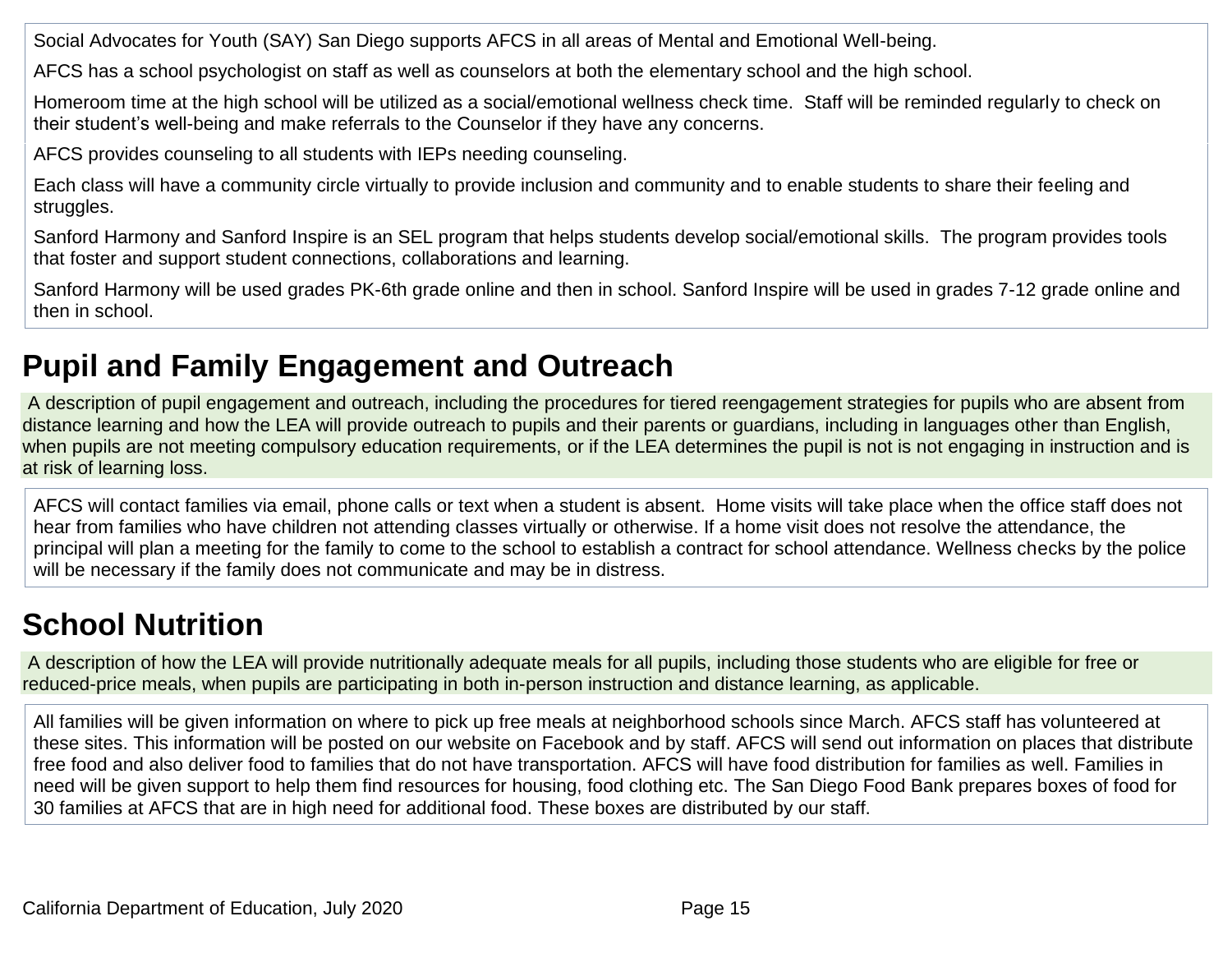## **Additional Actions to Implement the Learning Continuity Plan**

| Section                                                | <b>Description</b>                                                                                                                                                        | <b>Total Funds</b> | Contributing |
|--------------------------------------------------------|---------------------------------------------------------------------------------------------------------------------------------------------------------------------------|--------------------|--------------|
| Mental Health and Social<br><b>Emotional Wellbeing</b> | 4.01 Sanford Harmony Professional Development Training and materials<br>[Mitigation Funds]                                                                                | \$9,500.00         |              |
| School Nutrition                                       | 4.02 Food and Health Items to be distributed to families, delivery<br>[Mitigation Funds]                                                                                  | \$1,500.00         |              |
|                                                        | 4.03 High School Registrar Clerk [Mitigation Funds]                                                                                                                       | \$15,000.00        | N            |
| Parent and Family Engagement<br>and Outreach           | 4.04 Translation Support Services: Spanish, Pacific Islanders,<br>Vietnamese and Somali community support staff, translation,<br>newsletters, website. [Mitigation Funds] | $\$\,11,000.00\]$  |              |

## **Increased or Improved Services for Foster Youth, English Learners, and Low-Income Students**

| Percentage to Increase or Improve Services | Increased Apportionment Based on the Enrollment of Foster Youth, English Learners, and Low-<br>Income students |
|--------------------------------------------|----------------------------------------------------------------------------------------------------------------|
| $122.38\%$                                 | \$760,581                                                                                                      |

### **Required Descriptions**

For the actions being provided to an entire school, or across the entire school district or county office of education (COE), an explanation of (1) how the needs of foster youth, English learners, and low-income students were considered first, and (2) how these actions are effective in meeting the needs of these students.

Our school has an unduplicated pupil percentage of above 90%. To best support these high needs students, we focus on parent engagement in addition to student engagement. Parent engagement is important in every student's educational success. We prioritize parent and stakeholder engagement of all students, specifically those with special needs, identified as English Learners, foster youth and students identified as eligible for free/reduced price meals. The engagement and involvement are known to enhance the productivity and the achievement of students by encouraging mutual feedback and support for the educational program.

Our program includes:

Provides support for parents to gain knowledge and understanding of the instructional program and their role as leaders in the school's Parent/Advisory Committee/School English Learner Advisory Committee, School Site Council/English Learner Advisory Council and through forums and surveys.